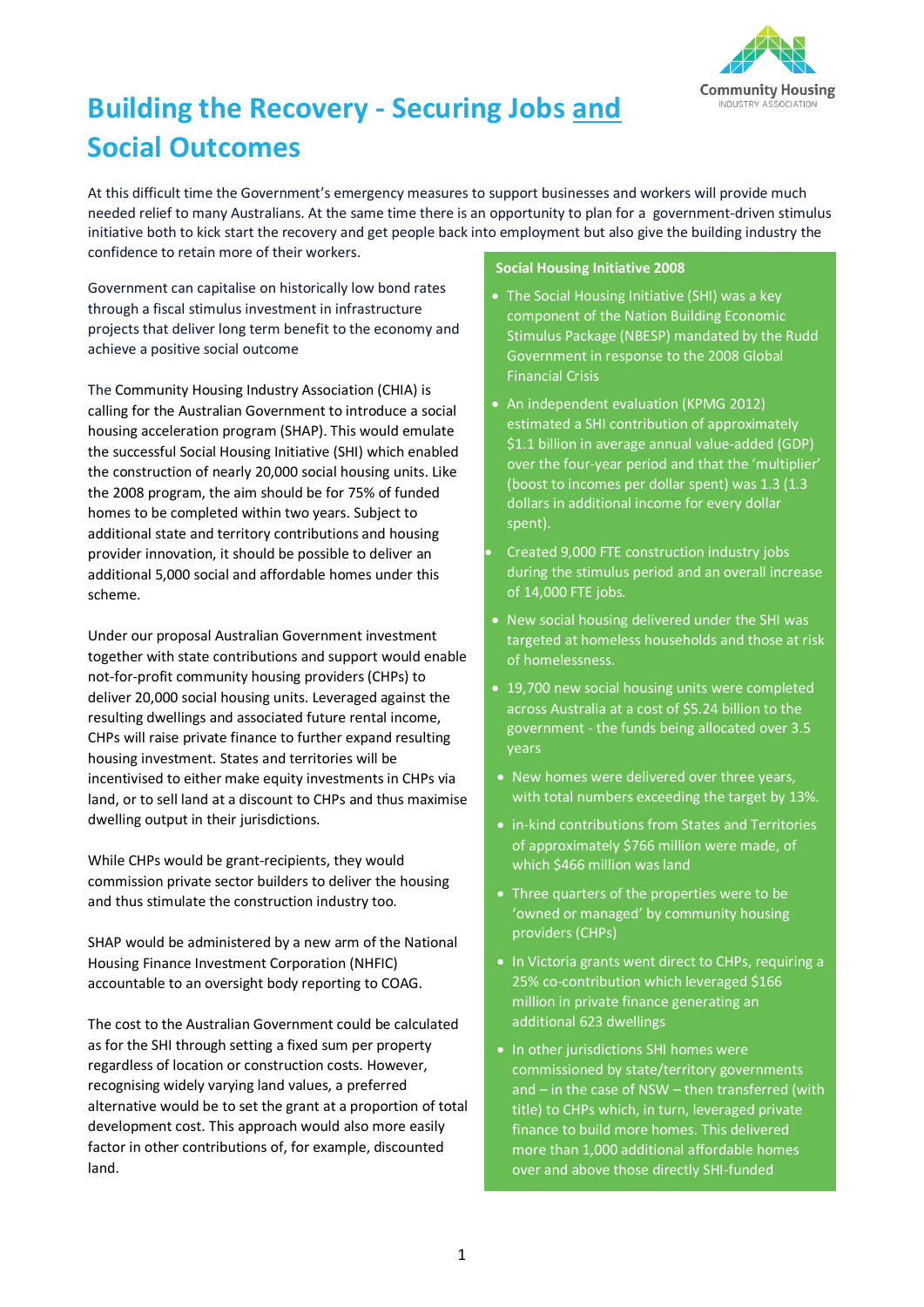The community housing industry offers Government a trusted, transparent and regulated partner with an established track record in developing and managing social and affordable housing development in perpetuity While we are independent from Government, we understand Government's needs and priorities and have the capacity to adjust policy settings to maximize opportunity. Together we can maximise program speed and bang for buck.

# **Why Social Housing?**

# **Infrastructure that can be delivered**

- The SHAP ticks all the boxes for a successful stimulus package. It involves a standard product, industry capacity to deliver is available, and it is fast to roll out.
- By comparison with many infrastructure projects already in state and territory strategies which require long lead times social housing does not require detailed complex planning. By focusing construction in locations with good access to transport and facilities the new housing can be well integrated into local communities.
- While some infrastructure projects have reportedly been delayed due to material and workforce shortages, housing construction should be relatively unaffected..
- State, territory and local governments all have access to under-utilised or surplus land that could be contributed. A number of jurisdictions have carried out or have land audits in progress that would allow suitable sites to be easily identified. A number are already well advanced in putting together proposals that could be kick started by the SHAP.
- Many private developers hold sizeable land banks that could be unlocked through careful design of the stimulus package. Similarly, other large land-owners may be incentivised to participate. The Australian Catholic Housing Alliance (ACHA) has for example been set up principally for this purpose. There are also a large number of projects with development approvals that may brought forward with the right incentive.

# **Social Infrastructure that is needed**

- There is a pressing need for more social housing. More than 116,000 people were homeless in Australia on census night in 2016. Homelessness has recently been rising well ahead of population growth. Between 2011 and 2016, homelessness increased by 14% nationally whereas the population has grown by 9% <https://cityfutures.be.unsw.edu.au/research/projects/australian-homelessness-monitor/>
- Many other lower income households, a fair proportion of them with at least one member in employment, are also in rental stress, paying more than 30% of income on housing costs. Recent research estimated that in 2016 there were over 400,000 households in the bottom income quintile either homeless or in rental stress requiring social housing. <https://cityfutures.be.unsw.edu.au/research/projects/filling-the-gap/>
- Rental stress and homelessness have increased primarily because of the diminishing availability of low-price rental housing across Australia, and – as part of this – the failure to expand social housing to keep pace with household growth. The national social housing portfolio has remained essentially static over the past 20 years, while Australia's population has increased by 33 per cent.

# **Improvements in affordable housing industry capacity since 2008 will enhance outcomes**

- The National Housing Finance and Investment Corporation (NHFIC) has been established. and through its bond aggregator, CHPs are now able to secure long term and low-cost finance, saving very considerable sums in interest charges. One CHP, BlueCHP that borrowed \$70M from NHFIC's first bond has estimated that the organisation will save approximately \$1M per annum in interest payments. The National Housing Infrastructure Fund that NHFIC administers can also provide loans, equity and grants to assist in unlocking sites for housing.
- Furthermore, since (and in part because of) the 2008 stimulus program, CHPs have built capacity experience and capability as housing developers (see box below the industry has grown from 39,800 in 2008–09, to 87,800 in 2017–18. KPMG noted that CHPs had responded by increasing 'their capacity to become commercially focused and work with banks, developers and builders in situations they might not have otherwise had the opportunity to work in. CHPs also had to become better project managers and project developers.'
- A National Regulatory System for Community Housing (NRSCH) has been established in 2009 that operates in all states and territories across Australia except Victoria and Western Australia which have their own separate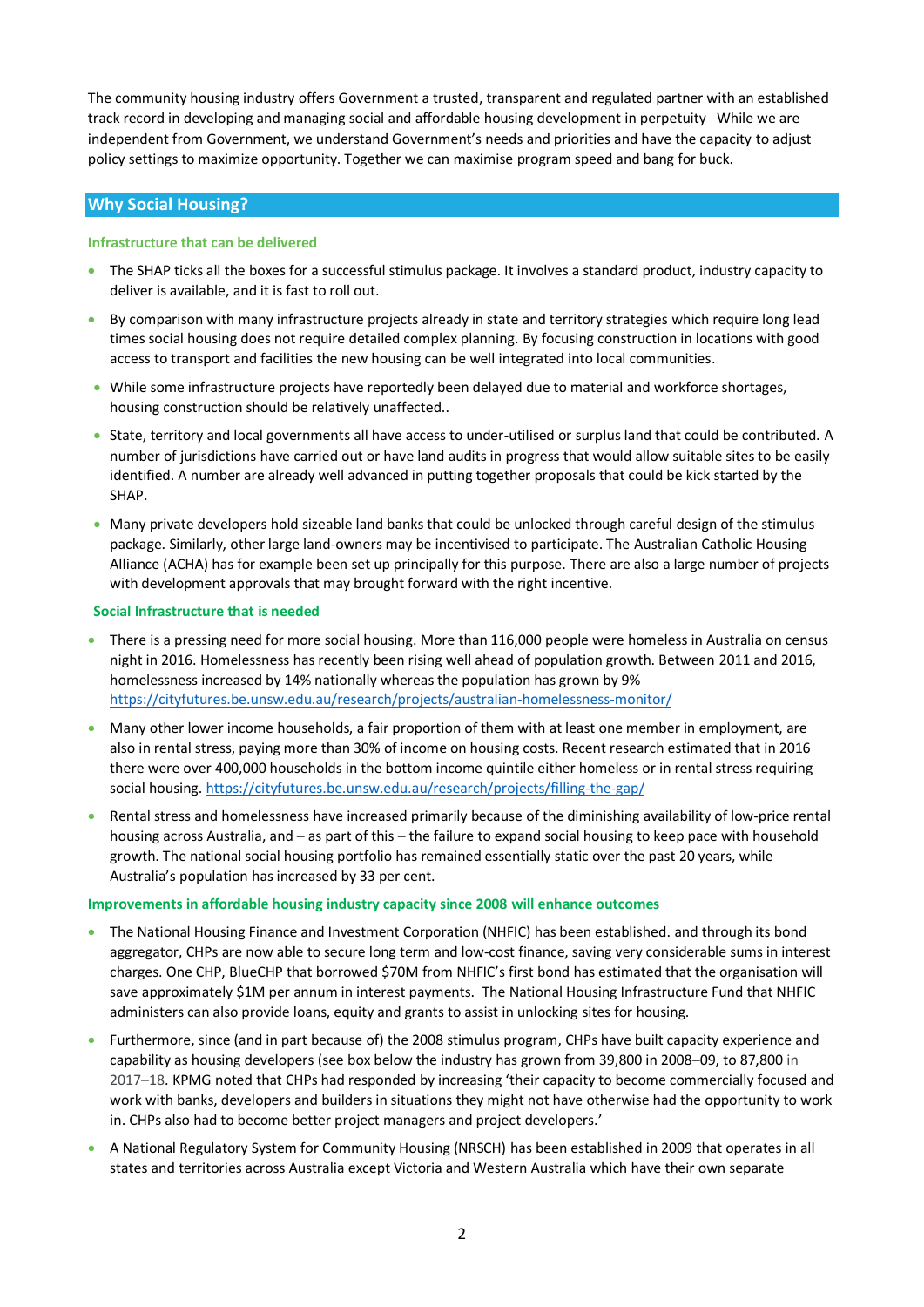regimes. These arrangements provide assurance to government and other investors about CHPs' governance, financial management and service delivery.

# **A program that can also add value**

• AHURI research has demonstrated that the 2008 SHI delivered design innovations. However, modified planning and procurement processes could enhance such performance under SHAP. Chief amongst these should be supporting design to increase the environmental performance of building and reduce energy costs to tenants.

• SHAP could be designed to encourage new forms of mixed tenure outcomes to counter negative responses to developments, avoid stigmatisation and demonstrate the viability and attractiveness of new models such as build to rent. **Benefits of Not-For Profit CHPs**

- Drive down energy bills/ The KPMG 2012 report noted that 'Energy efficiency and adaptability introduced to more than 95 per cent of constructed new dwellings, potentially reducing energy bills for households'.
- It could encourage new forms of and arrangements between CHPs or between CHPs and other entities, for example, institutional investors, land owners including local and state governments.
- SHAP could require that bids encourage apprenticeships.
- Where housing can be constructed near jobs and services this will generate first order economic productivity gains that will offset the cost to government. While many social housingeligible tenants may not be in paid employment, a number will be enabled to enter the jobs market. In mixed tenure developments with affordable rental properties the economic payoff will be larger[. UNSW-led research](https://cityfutures.be.unsw.edu.au/documents/515/Full_Report_Final_edited_logos.pdf) clearly demonstrates these benefits in terms of productivity gains from both congestion busting and increased earnings.
- By investing in CHPs property can be acquired quickly, and if not suitable for purpose 'dealt and traded' over time with replacement properties in necessary locations finessed with the capital gain increases. In contrast, investment direct to State Housing Authorities (SHA), new property can mask and disguise the continued erosion of SHA stock with funds not directed back into housing, but rather to state treasuries. The [experience](https://www.canberratimes.com.au/story/6268785/waiving-commonwealth-debt-may-not-fix-housing-problems/) of Commonwealth debt write off in South Australia is instructive.

# **Principles of SHAP**

# **Strategic objectives**

We believe that an effective SHAP should have the following strategic objectives, building on those from 2008:

- 1. Increase the supply of social housing, via construction of new social housing including within mixed tenure developments
- 2. New social housing to be primarily targeted at households who are homeless or at risk of homelessness. Specific cohorts such as older single women may be prioritised
- 3. Stimulate the building and construction industry
- CHPs have demonstrated capacity to deliver new homes. In NSW alone they will have by 2020 delivered 2700 properties at a value of \$1B including \$266 million of CHPs' own equity and \$432 million in debt finance. At least 23,000 homes have been developed
- CHPs reinvest their profits to improve services and increase the amount of housing they offer
- NFP CHPs have a range of competitive advantages, including: tax exemptions and the ability to take out loans against their assets
- CHPs' charitabl[e status](https://cityfutures.be.unsw.edu.au/research/projects/how-can-australian-build-rent-product-contribute-urban-renewal-and-affordable-housing-supply/) means that they are more cost effective in delivering social and affordable housing
- CHPs are viable, ethically run businesses driven by strong missions and values
- CHPs are careful stewards of public assets with a commitment to transparency: they are accountable through robust regulation and contractual arrangements
- CHPs have proven capability in managing tenancies and properties, supporting people, and building strong communities
- CHPs have developed sophisticated partnership networks with councils, the private sector, local service providers and government agencies
- CHPs vary greatly in size and location, and have a track record in using their scale to diversify the services offered. This diversity delivers contestability to Government and choices to tenants.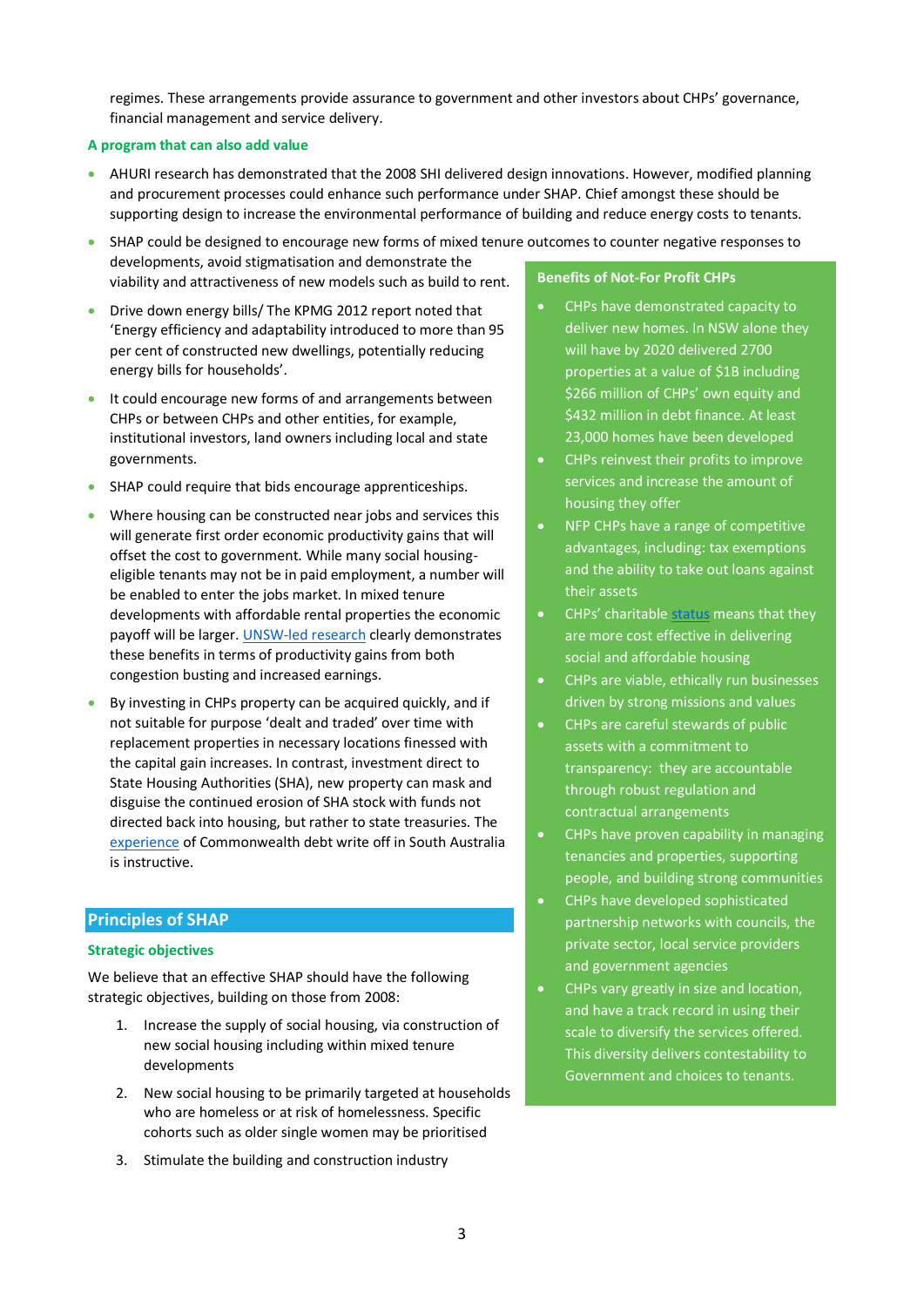- 4. Add to, rather than replace, existing initiatives and assist in the achievement of a viable and interconnected housing system.
- 5. Build capacity in not-for-profit CHPs and encourages innovation in construction quality and design
- 6. Maximize public value through CHPs combining their rental income with other government subsidies, tax benefits, partnership arrangements and private finance to provide additional, low cost, housing.
- 7. Over the longer term maximise tenant, community and economic outcomes

#### **Program elements**

In designing SHAP, we believe there are a number of considerations the Australian Government should consider. These include governance and strategic planning, design principles. process for selecting housing providers (CHPs) to take part in the program, procurement arrangements and consultation.

Our proposal is focused on allocating resources centrally and using the community housing industry to lead the delivery of the program. The industry recognises that another option is to allocate resources to state governments. This option does not preclude CHPs being the delivery vehicle but where states decide to lead development, we advocate that title of the new properties are vested in CHPs. As explained earlier, additional housing will be secured if CHPs are in the lead. An additional benefit of allocating direct to CHPs from the Federal level is the reduction in administrative costs arising from a two stage process. As noted below allocation via a Federal body does not preclude States and Territories having a role in decision making about the program design and priority locations and tenant cohorts.

# *Governance and Strategic Planning*

- The Australian Government's role should be leadership, coordination (through COAG perhaps through reinstatement of a housing ministers' group and housing minister's advisory council a possibility) and funding. NHFIC could manage SHAP by establishing a separate staffed team benefiting from top quality and experienced state and federal public servant transfers and employment of outside commercial specialists working with state/territory planning and housing officials, and CHPs, to better align roll-out and intra-Government coordination. The possibility of using/ inserting an addendum to the bilateral agreements between the Commonwealth and states / territories ahs been suggested though this may be hard to achieve in the short term.
- NHFIC has established its housing research function and this should be the body that provides guidance 'number, type and general location' of properties that will be prioritised for grant funding. Recognising this is a stimulus package, requirements will not be prescriptive but can be guided by the needs of priority applicants on the states and territories' waiting lists. Locations will be expected to have good access to services such as schools and hospitals, and properties to be energy efficient. This body will also set grant rates. In the interim the body could draw on the need and cost information in the [Affordable Housing Assessment Tool](https://www.ahuri.edu.au/research/final-reports/293) developed by UNSW City Futures.

# *States and Territories*

- In the interests of speedy implementation, the Australian Government could allocate funding for delivery in each state and territory on a per capita basis. Whilst the per capital basis has merit there could be some location factor incorporated such as that which is used under the NDIS SDA formula.
- State and territory governments may be sufficiently encouraged / incentivised to enhance SHAP by contributing discounted land or equity investment. An alternative may be to allocate (say) 75% on a per capita basis and the remaining proportion conditional on matched state / territory contributions.
- States and territories will establish special land-use planning processes similar to those agreed for SHI which significantly enhanced project delivery times. The KPMG report found that generally the speeding up of the process was accomplished without objections. Significantly in those few cases where there were objections these were rarely on development grounds.
- There may be merit in states incentivising land owners to provide options to CHPs through the DA processes and State & LGA rapid approval process to get approvals quickly.
- States and territories will identify and publish a list of government land (including that owned by councils) that is available for purchase at discounted rates and / or which could be provided as an equity contribution.

*Procurement*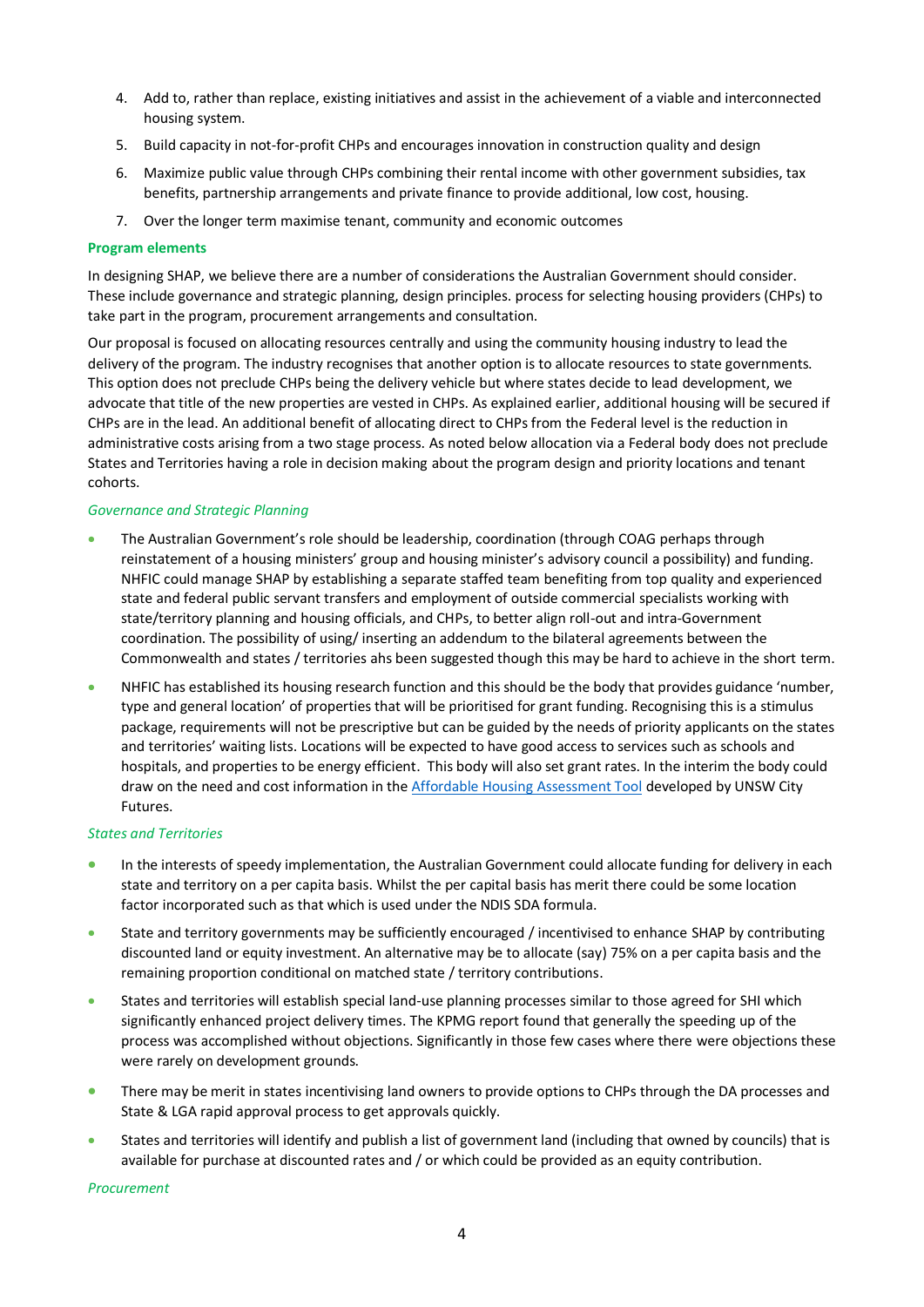- Procurement should be via tenders and allocations will be awarded to not-for-profit tier 1 /2 or equivalent CHPs.
- The Commonwealth could set a quota for % of new housing to be owned by CHPs but to avoid stifling innovation and cross-sector partnerships and SPVs, and slowing the rate of housing delivery, there is scope to help foster relationships and support new models
- Who develops (designs and project manages) the new homes is a separate issue to who owns and manages them. Either CHPs or the state housing authority could develop the properties. The benefit of acting as developer is the additional margin/profit, which in the case of not-for-profit CHPs would be retained in the 'social purpose' sector, potentially delivering more output for the same government investment. It also means that the CHP (with a key focus on the long-term maintenance and management of the properties as well as the running costs for tenants) would be in control of the design.
- The procurement process will be designed with CHPs. There are options around the timing and frequency of tenders. There could possibly be an initial tender focused on projects that are deemed shovel and a second within six months allowing time for negotiation and partnership formation
- To ensure that housing units delivered meet the high standards expected the procurement process should place CHPs in the 'decision making role' in site / scheme selection.
- All tier  $1/2$  (or equivalent) CHPs have been assessed by the regulator as able to develop new properties. Potentially a new 'class' of CHP could be badged, through a pre-qualification process. Regulatory information supplemented by evidence from schemes already completed provides a basis for assessment.
- Tender and procurement costs must be kept to a minimum. In some jurisdictions these have been enormous without a discernible impact on the outcome.
- Consideration should be given to proposals that allow CHPs to do broader scale developments that allow 'develop and sell, land or land and housing packages' that target affordable house purchase & rental markets whilst developing pipelines of revenues (profits from first stage) that can subsequently deliver affordable rental properties as well. This creates a second round effect as well as creating sustainable ongoing pipelines of activity for CHPs.

# *Other Supports*

• NHFIC (if CHPs choose to use) will fast track loan and NHIF financing applications associated with SHAP

# *Outputs and Outcomes*

- Government investment should be allocated to achieving social housing outcomes. CHPs in leveraging the allocation should be able to introduce affordable homes in to the mix.
- Mixed tenure including BTR will be encouraged. Partnerships between CHPs and private developers that unlock land opportunities will be welcomed.
- Mixed tenure developments can also deliver into the mix SDA (Supported Disability Housing) homes for people with high needs, thus also delivering on the governments interest in maximising NDIS effectiveness.
- Developments will need to be in locations with demonstrable housing need, meet at leas[t LHA](http://livablehousingaustralia.org.au/) silver standard, have high energy efficiency standards, be located and in areas close to jobs and services.

# *Monitoring delivery*

- The focus should be on the important outputs and outcomes. Arguably these are the build and design quality, the location, impact on affordability, and of course completion. Sufficient attention needs to be given to collect information that will identify systemic and / or location specific issues that need resolution.
- In the UK the government role in oversighting development is focused on ensuring that properties are delivered. They generally appreciate the complexities and realities of development and within clear parameters can be flexible about timing, substitution of sites etc.
- To achieve ambitious delivery targets, the application and monitoring processes should be streamlined and returns should be easy to complete.